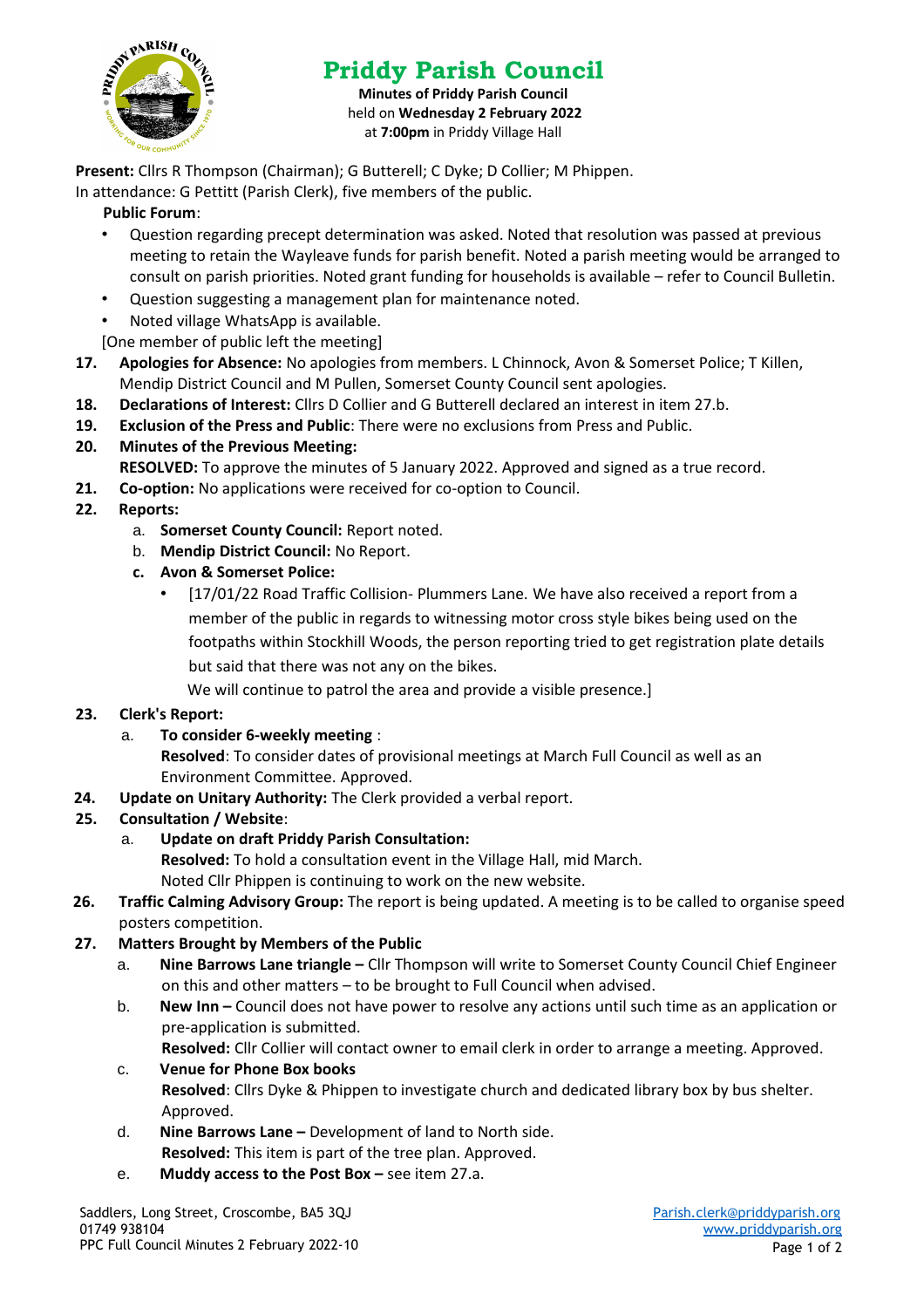## **28. Queen's Platinum Jubilee:**

- a. **Beacon event:** 2 June Cllrs Phippen & Thompson will meet with Westbury sub Mendip Chair to discuss before next Full Council. The Queen Victoria Inn will help with refreshments.
- b. **Jubilee event:** Noted a Royal Run for Hospice will be held Friday 3 June. Saturday 4 June a Fete to be held on the Green with community groups and bar. Sunday 5 June a Big Lunch will be held with a marquee on the Green with provisions for children. Noted a grant has been applied for from SALC.

## **29. Environmental Initiatives and Maintenance**

- a. **Update on access point to Deer Leap car park:** Noted Council is awaiting feedback from AONB. A parishioner has offered a height barrier more in keeping with the AONB.
- b. **Tree planting**  Noted new position on Green for a Field Maple. Discussion regarding jubilee/memorial benches / plaques and round bench referred to March Full Council.
- c. **Strimming and mowing: Resolved**: To extend contract to 2025. Approved. Contract to be advertised before the Monday 28 February with poster on board; on website; Facebook and email. Strimming contract to be sent to current contractor.
- d. **Hurdle Stack:** Cllr Phippen will ask another thatcher to quote. **Resolved**: To agree quote of up to £600. Approved.

## **30. Finance and Budget Review**

- a. **VAT refund:** Noted £339.68 to be claimed once HMRC approve Clerk access.
- b. **Payments:** Salary & expenses; £57 SLCC membership; £90 Village Hall hire; £120 Shift Design logo; £265.58 Krystal website hosting.
	- **Resolved:** To approve payments listed in Item 30.b. Approved.
- c. **NatWest**: Cllr Dyke reported that the application for Clerk access had been completed.

## **31. Planning Applications**

- a. **Mendip District Council Planning Consultation:** PPC has no objections to the consultation and is happy to see such sustainable measures – look forward to delivery.
- b. **2022/0069/FUL** Concreting existing hardcore area adjacent to agricultural buildings to manage water run-off Butts Quarry Farm.
	- **Resolved:** To offer No Objection to 2022/0064/FUL. Approved. Noted 2022/0024/OUT is withdrawn.

# **32. Policy Review**

- a. **Resolved**: To adopt PPC updated Standing Orders. Approved. Noted the first meeting after the 5 May '22 elections will be held 11 May. Noted Document Retention scheme to be implemented.
- b. **Resolved:** To adopt SLCC Document Retention policy. Approved.
- c. **Resolved:** To approve review of PPC Village Green Statement. Approved. Noted wording of statements on website regarding Village Green to be reviewed at next meeting.

#### **33. Matters of Report**

- a. Noted Lower Green wall damage requiring repair at Village Green.
- b. Items to be added to enquiry with SCC Chief Engineer removal from SatNav of Nine Barrows Lane
- c. Noted new 5.5km trail is being laid by Yeo Valley, through funding from Farming in Protected Landscapes, which connects Priddy, Nordrach and Charterhouse. This was asked for by PPC so Council is very pleased to see progress.

#### **Date of next Meeting: Wednesday 2 March 2022, 7pm**